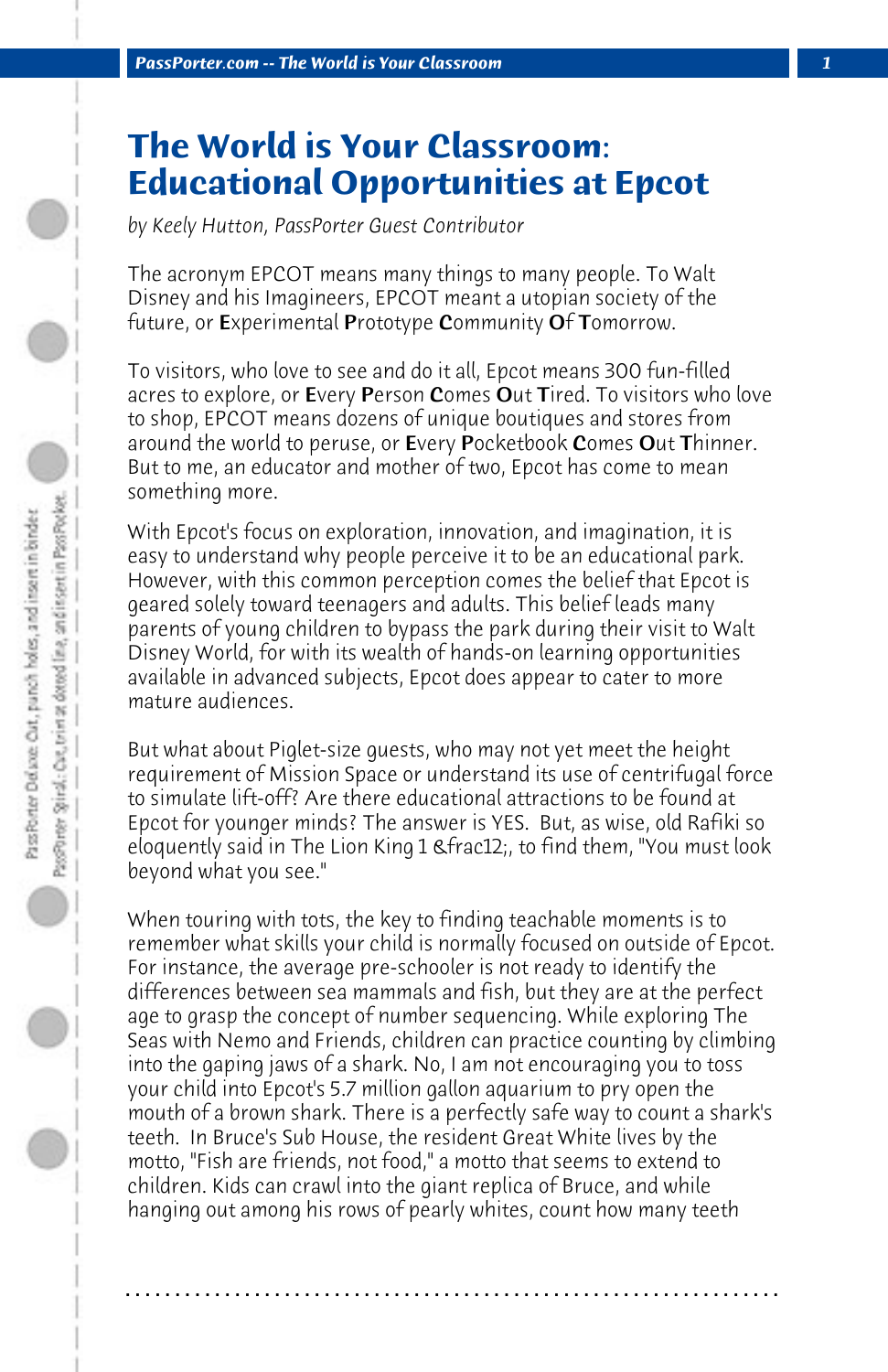make up his ink-inducing smile. Parents - have your cameras ready; this is a wonderful photo op.

Once you've sharpened your child's number skills, "just keep swimming" over to the Observation Deck for some practice in recognizing similarities and differences. Bait your children with a fun challenge found swimming in the coral reef, by matching the marine life to the pictures provided at each exhibit for a "righteous" game of I Spy.

After exploring early education in "the big blue," make your way over to Journey into Imagination for a lesson on the five senses with Figment. Here, children take a whimsical ride through several "labs" that demonstrate the important role our senses play in our imaginations. Vividly colorful images, melodic and raucous noise and sometimes pleasant, sometimes unpleasant scents effectively demonstrate our use of sight, sound and smell to explore the world around us. The sense of touch is highlighted through the fun, hands-on experiments found in the What If Labs at the end of the ride.

Fortunately for guests, taste is only discussed on the ride, providing a less potent experience for that sense. However, if your child is thirsty for a more "tongues-on" experience, head over to Club Cool to taste test samples of soft-drinks from around the world. For an example of what bitter tastes likes, daring guests should try the soft drink, Beverly from Italy. This, too, would be a good time to have your cameras ready. You won't want to miss the hilarious puckers that this taste-test produces.

With senses alert and imaginations primed, it's on to The Land, where lessons on the four seasons, the life cycle of plants, and the five food groups flourish. Upon entering the pavilion, children's eyes are immediately drawn to the five colorful balloons hanging from the ceiling. This is the perfect time to learn about the four seasons. Encircling a large balloon that represents Earth, you'll find a yellow balloon representing summer, an orange balloon for fall, a blue balloon for winter and a green balloon for spring. To take this teachable moment to a higher level, use this opportunity to discuss why each color best represents each season.

Next we head downstairs. If your little one does not quite make the height requirement for the popular ride, Soarin', take them on the gentle 14-minute boat ride, Living with the Land, where they can witness the life cycle in a variety of plants while gliding through The Land's four experimental growing areas. If all this learning and good food is making you hungry, how about a quick break for lunch at The Land's counter service, Sunshine Seasons, where the five food groups and nutrition are on the menu?

**. . . . . . . . . . . . . . . . . . . . . . . . . . . . . . . . . . . . . . . . . . . . . . . . . . . . . . . . . . . . . . . . . .**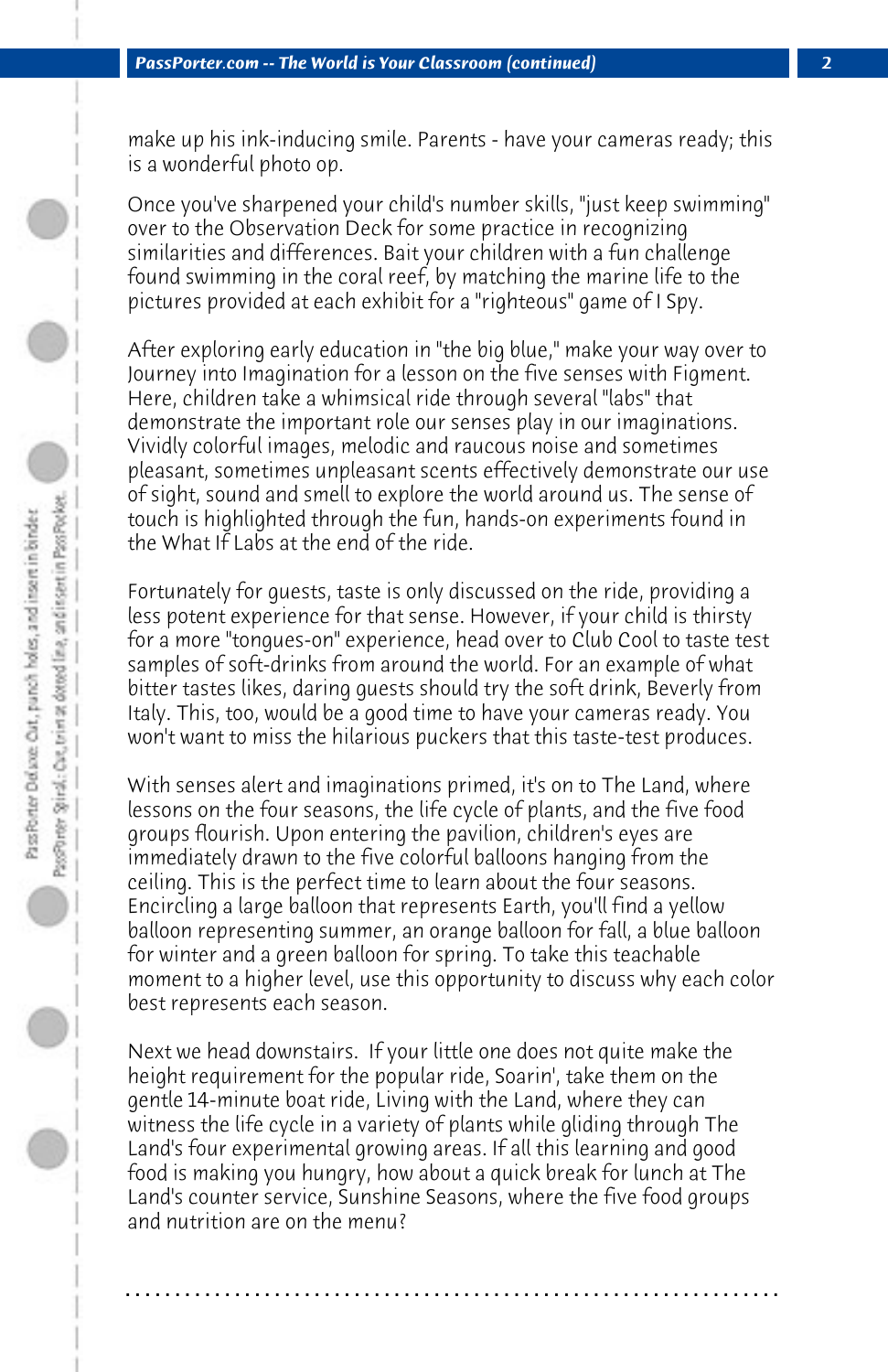*PassPorter.com -- The World is Your Classroom (continued) 3*

If your little ones are still hungry for more, take them for a walk around World Showcase. The amazing architecture found in each of the eleven countries encircling the lagoon provides a wonderful opportunity to have an international scavenger hunt for shapes. While searching for triangles, circles and squares, take some time out for arts and crafts. KIDCOT stations are sprinkled throughout World Showcase and offer children a chance to talk with cast members from each country and create craft projects to keep as souvenirs. This interaction also gives little globetrotters the chance to learn some basics in foreign languages. Ask cast members to sign autograph books and write "hello" in their native language, and by the end of the day, your children will be on their way to becoming multilingual.

As night falls, there's no better grand finale to an enjoyable day of exploration and education than a lesson in the "Wonderful World of Color." Pint-sized pirates and princesses can identify a rainbow of colors in their jaw-dropping splendor while watching Illuminations: Reflections of Earth. Reds, blues, greens, yellows, purples and whites light up the sky and your child's imagination during this 13-minute firework spectacular. On our last trip, my six-year old son swore he even saw black fireworks in the sky over World Showcase Lagoon. Who was I to argue? At Disney, anything is possible.

[So when visiting Walt Disney World, if you're traveling wit](http://www.passporter.com/articles/epcot-educational-opportunities.php)h young children, include Epcot in your plans. For whether you are two or ninety-two, Epcot is a park that, to me, means a playground of fun-filled, interactive learning opportunities for ALL ages, or ...

Everyone's Perfect Classroom Of Today.

*About The Author: Keely Hutton is a mother of two, writer of children's books, teacher of English and fan of all things Disney. When she is not planning her next Disney vacation or in front of her computer or class, she can be found at the local karate dojo, working out the stress brought on by a tough day of revising.*

*Article last updated: 02/18/2010*

*View the latest version online at: http://www.passporter.com/articles/epcot-educational-opportunities.html*

*Copyright by Keely Hutton. All rights reserved under International and Pan-American Copyright Conventions. No part of this publication may be stored in a retrieval system or transmitted in any form by any means electronic, mechanical, photocopying, recording, scanning, or otherwise, except as permitted under sections 107 or 108 of the 1976 United*

**. . . . . . . . . . . . . . . . . . . . . . . . . . . . . . . . . . . . . . . . . . . . . . . . . . . . . . . . . . . . . . . . . .**